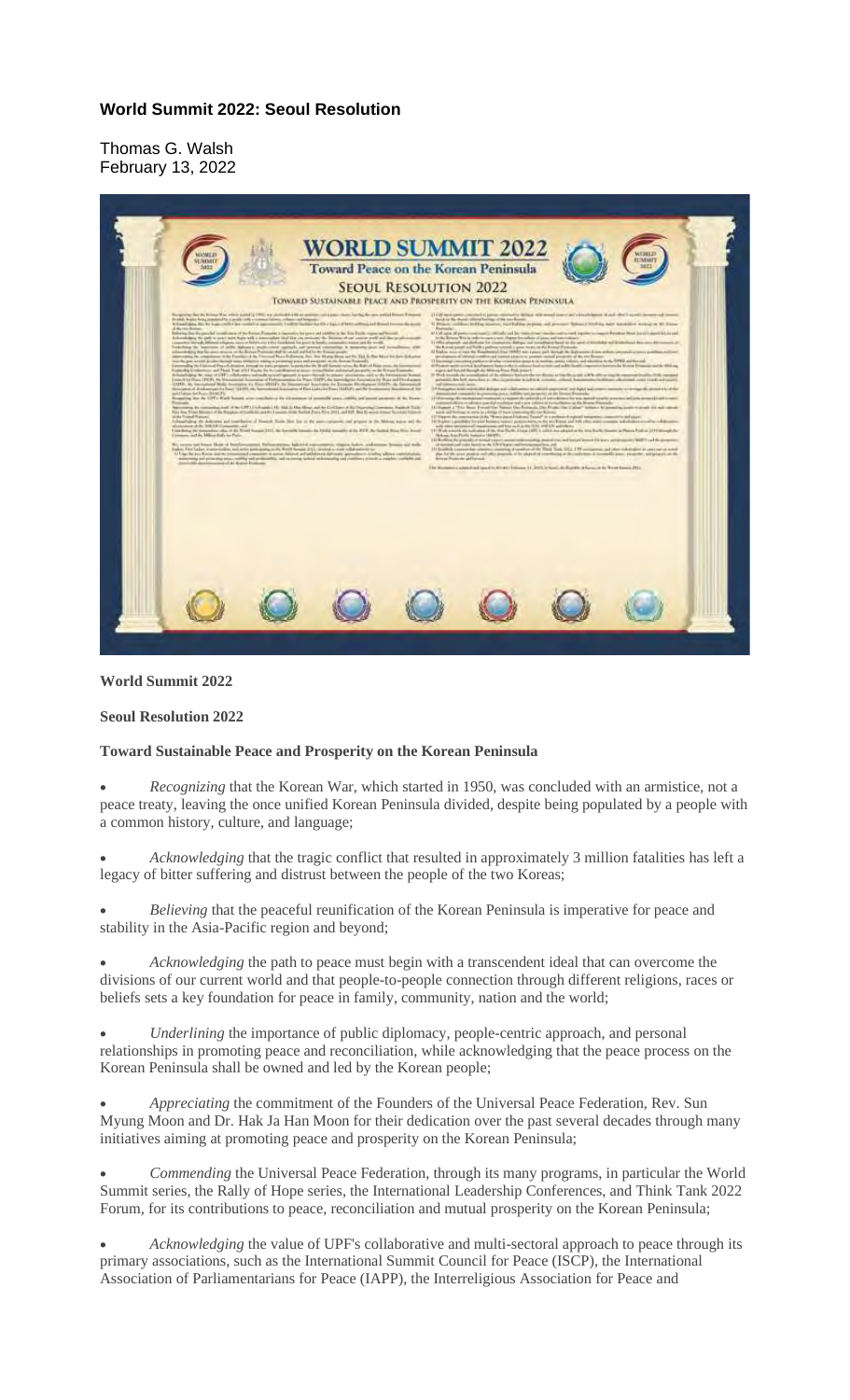Development (IAPD), the International Media Association for Peace (IMAP), the International Association for Economic Development (IAED), the International Association of Academicians for Peace (IAAP), the International Association of First Ladies for Peace (IAFLP), and the International Association of Art and Culture for Peace (IAACP);

• *Recognizing* that the UPF's World Summit series contribute to the advancement of sustainable peace, stability and mutual prosperity on the Korean Peninsula;

• *Appreciating* the outstanding work of the UPF's Co-Founder, Dr. Hak Ja Han Moon, and the Co-Chairs of World Summit 2022, Samdech Techo Hun Sen, Prime Minister of the Kingdom of Cambodia and the Laureate of the Sunhak Peace Prize 2022, and H.E. Ban Ki-moon, UN Secretary General (2007- 2016) of the United Nations;

• *Acknowledging* the dedication and contribution of Samdech Techo Hun Sen to the peace, prosperity and progress in the Mekong region and the advancement of the ASEAN Community; and

• *Underlining* the tremendous value of the World Summit 2022, the Interfaith Summit, the Global Assembly of the ISCP, the Sunhak Peace Prize Award Ceremony, and the Million Rally for Peace.

*We,* current and former Heads of State/Government, Parliamentarians, high-level representatives, religious leaders, academicians, business and media leaders, First Ladies, women leaders, and artists participating in the World Summit 2022, resolved to work collaboratively to:

• Urge the two Koreas and the international community to pursue bilateral and multilateral diplomatic approaches to avoiding military confrontations, maintaining and promoting peace, stability and predictability, and increasing mutual understanding and confidence towards a complete, verifiable and irreversible denuclearization of the Korean Peninsula;

• Call upon parties concerned to pursue constructive dialogue with mutual respect and acknowledgment of each other's security interests and concern based on the shared cultural heritage of the two Koreas;

• Promote confidence-building measures, trust-building programs, and preventive diplomacy involving major stakeholders working on the Korean Peninsula;

• Call upon all parties concerned to officially end the 'state-of-war' mindset and to work together to support President Moon Jae-in's appeal for an end to the Korean War in order to open a new chapter for culture of peace and non-violence;

• Offer proposals and platforms for constructive dialogue and consultation based on the spirit of friendship and brotherhood that serve the interests of the Korean people and build a pathway towards a peace treaty on the Korean Peninsula;

• Explore ways to turn the Demilitarized Zone (DMZ) into a peace park through the deployment of non-military personnel as peace guardians and joint development of cultural corridors and tourism projects to promote mutual prosperity of the two Koreas;

• Encourage concerning parties to develop cooperation projects in tourism, sports, culture, and education in the DPRK and beyond;

• Promote multi-sectoral development frameworks to enhance food security and public health cooperation between the Korean Peninsula and the Mekong region and beyond through the Mekong Peace Park project;

• Work towards the normalization of the relations between the two Koreas so that the people will be able to reap the maximum benefits of the untapped potentials that both states have to offer, in particular in political, economic, cultural, humanitarian, healthcare, educational, social (youth and sports), and infrastructure areas;

Strengthen multi-stakeholder dialogue and collaboration on cultural connectivity and digital and creative industries to leverage the pivotal role of the international community in promoting peace, stability and prosperity on the Korean Peninsula;

• Encourage the international community to support the principles of zero tolerance for war, mutual security assurance and joint prosperity and to make continued efforts to advance peaceful resolution and a new culture of reconciliation on the Korean Peninsula;

• Support a "Two States Toward One Nation: One Peninsula, One People, One Culture"